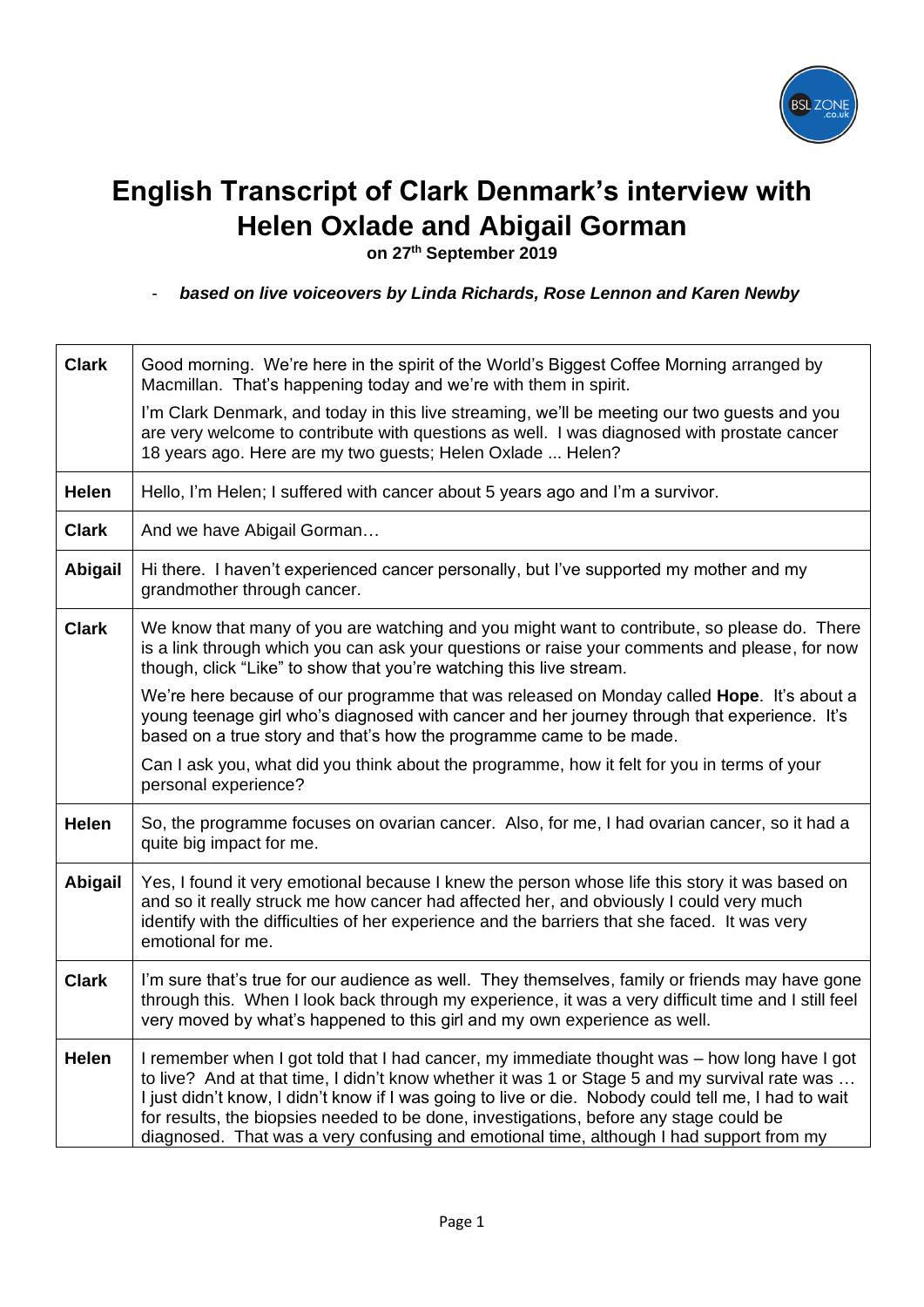

|              | family. So much to think about, and, you know, once I got told I was relieved actually. But<br>yeah, for others, I don't know their experiences, but for me, I was lucky.                                                                                                                                                                                                                                                                                                                                                                                                                                                                                                                                                                                                                                                                                  |
|--------------|------------------------------------------------------------------------------------------------------------------------------------------------------------------------------------------------------------------------------------------------------------------------------------------------------------------------------------------------------------------------------------------------------------------------------------------------------------------------------------------------------------------------------------------------------------------------------------------------------------------------------------------------------------------------------------------------------------------------------------------------------------------------------------------------------------------------------------------------------------|
| <b>Clark</b> | And you, Abigail? You had to support your mother and your grandmother.                                                                                                                                                                                                                                                                                                                                                                                                                                                                                                                                                                                                                                                                                                                                                                                     |
| Abigail      | Yes, I had two very different experiences. My mother is Deaf, so actually I became her<br>interpreter in medical situations, and I was there when she found out. There were also some<br>real difficulties when the doctors did their ward rounds, because there were groups of people<br>around my mother's bed and it was very difficult for me to interpret. One time, my mother even<br>got out of the bed and left her bedside because she just couldn't cope with the difficulty of<br>communicating with these medical professionals. And I was her daughter, also acting as an<br>interpreter, which was incredibly difficult for me.                                                                                                                                                                                                              |
|              | When I was supporting my grandmother, again, I often didn't understand what the medics had<br>told my grandmother, and so she ended up almost interpreting for me in those situations. She<br>could hear. And so, luckily, I have a very strong family and we're very supportive of each<br>other, but really it wasn't so much the cancer itself that was the most difficult thing, it was more<br>the problems with access.                                                                                                                                                                                                                                                                                                                                                                                                                              |
| <b>Clark</b> | That's a very important facet that faces people, the business of access, but also how they feel,<br>how they deal with the diagnosis.                                                                                                                                                                                                                                                                                                                                                                                                                                                                                                                                                                                                                                                                                                                      |
| Helen        | I was lucky; I had interpreter provision through my treatment and diagnosis. Before I was<br>diagnosed, what happened was that I wanted to start a family I was getting older, you know, I<br>was 38, so I thought I needed to get on board with this, so I went to have some investigations.<br>It was during those investigations that I got diagnosed with cancer, so everything got diverted.<br>I had interpreters for other health appointments, so what happened is, is the Oncology<br>Department took over those bookings, so I was quite lucky that I had provision.                                                                                                                                                                                                                                                                             |
|              | But later on during my journey, after the operation had finished, in the post care, there were no<br>interpreters. I had access via my husband; there wasn't any provision then and I did face some<br>barriers. At the time, my husband and I had only been together for 4 years, and he was very<br>much still in the very early stages of learning BSL. Most of my family are hearing, don't really<br>know BSL and live in the north, and I was down south at the time. And so, there were<br>significant barriers. For me, I have English as a second language. I read and write English<br>very well, though, and there was lots of provision and literacy from Macmillan. But at hospital,<br>BSL access was limited.                                                                                                                               |
| <b>Clark</b> | That's interesting because in the programme, Hope, and this is the sign, Hope, the girl went<br>with her mother to the medical appointments. Do you think that's fair on the mother? I mean,<br>this is your experience too, Abigail. I think it's something that we have to remember - that<br>interpreters are not available. Families become the sort of the natural point to which people<br>return, but is it right? And like you, I had English and I could write things down and<br>communicate, but there comes a point where really when it comes to results, I knew I wouldn't<br>be able to cope with writing things down. I needed to, you know, be able to deal with it for me,<br>for myself and somebody said well suggest filming it because you won't remember what the<br>interpreter is saying because you're overwhelmed by the shock. |
| Helen        | I never thought of that, actually. I never even realised that that could be done.                                                                                                                                                                                                                                                                                                                                                                                                                                                                                                                                                                                                                                                                                                                                                                          |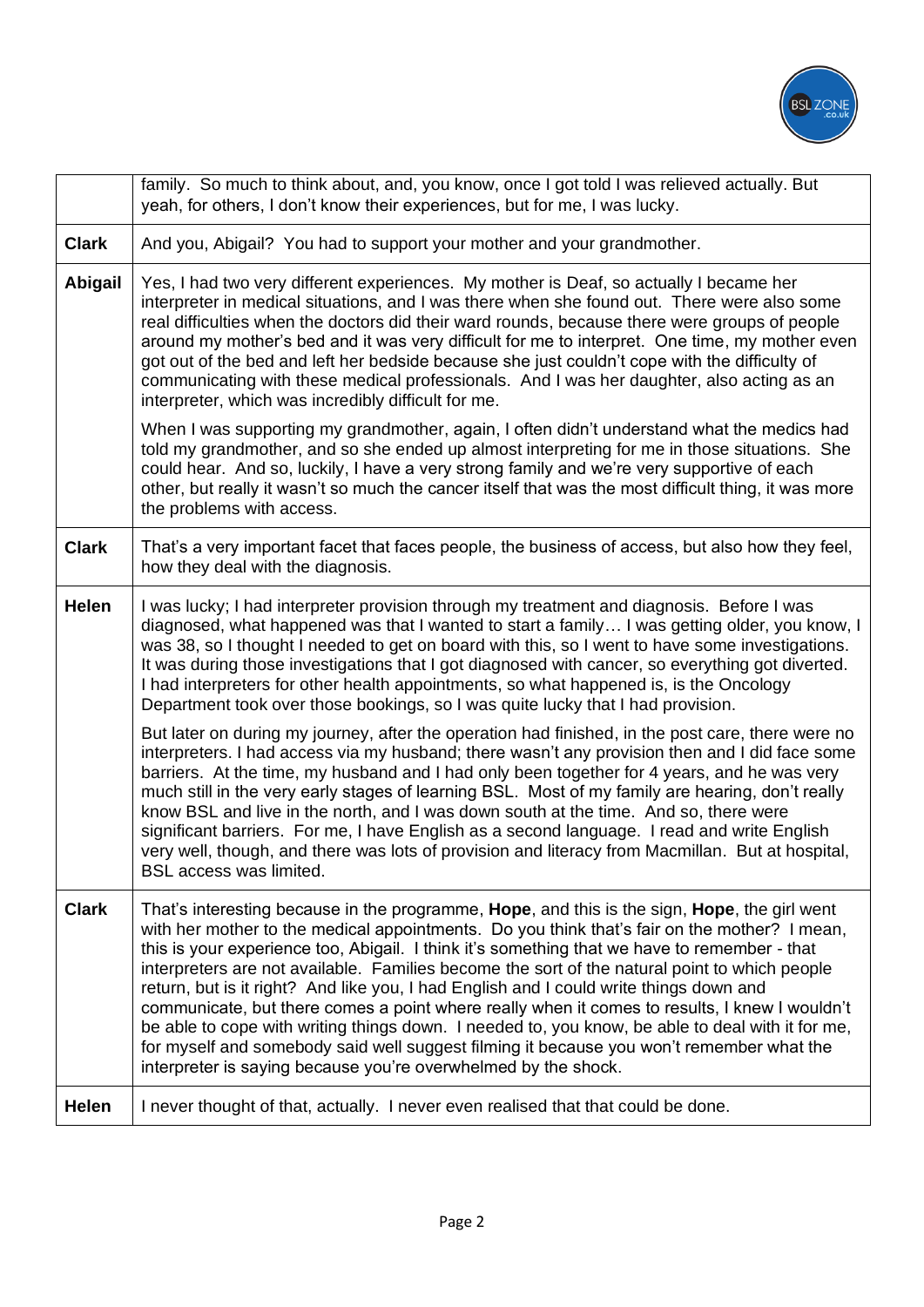

| <b>Clark</b> | That was a helpful tip. I think I wouldn't necessarily want to view it again, but it was a helpful<br>hint to film what was interpreted, so I could view it later. So you know, you really need to set<br>something up properly and to be able to review what the doctor actually said.                                                                                                                                                                                                                                                                                                                                                                                                                                                                                                                                                                                                                                                                                                                                                                                                                                                                                                                                                                             |
|--------------|---------------------------------------------------------------------------------------------------------------------------------------------------------------------------------------------------------------------------------------------------------------------------------------------------------------------------------------------------------------------------------------------------------------------------------------------------------------------------------------------------------------------------------------------------------------------------------------------------------------------------------------------------------------------------------------------------------------------------------------------------------------------------------------------------------------------------------------------------------------------------------------------------------------------------------------------------------------------------------------------------------------------------------------------------------------------------------------------------------------------------------------------------------------------------------------------------------------------------------------------------------------------|
| <b>Helen</b> | And it's exactly that point, actually. For me, when I was there, in the consultation, the<br>interpreter was there. Obviously, it wasn't filmed. My husband was there with me in the<br>consultation with me; we made enquiries, we had some conversation, then back at home I just<br>remembered feeling so confused, my mind was a little bit, kind of, lost and I was over sensitive.<br>I'd forgotten loads of important information. My husband was saying "this is what the doctor<br>said" and I was like, "I don't remember that". So, thank God my husband was there with me<br>and that he was able to retain the information. And actually, without his help, I couldn't have<br>accessed that information because I'd forgotten, and if he had been interpreting, then he would<br>have forgotten too, because he can't interpret and remember stuff at the same time. So I'm<br>really glad we had that three-way process. He reassured me, for example, that it was possible<br>that the cancer had been caught quite early, because he'd remembered that the doctor had<br>said that and I'd missed it. I had forgotten it, so you do become very confused, as the patient.                                                                          |
| Abigail      | Yes, my mum found out without the assistance of an interpreter. It was quite frustrating; the<br>information that was given was quite vague, so mum was told that they had found something.<br>So I interpreted that they had found something, but obviously my mum wanted to know what<br>had been found. There'd been a scan, there was a suspicion of possible cancer, but obviously<br>my mum kept asking the doctor – she said, "Come on tell me, tell me what's going on, have I<br>got cancer? I have, haven't I?" There were some times when we wrote things down, but there<br>was nothing confirmed. The doctor was able to eventually say "Well, we do think that it's<br>possibly cancer, but it's not confirmed yet," and there was no interpreter. My mum was in<br>hospital in the end, for a month, and only on four occasions did she have an interpreter.<br>Luckily, once she was out, a friend of hers who's an interpreter, came along and was able to<br>help her understand some of the things that she'd been told. But, you know, it's not fair asking<br>a friend to come along and interpret. So, lots of things happened without proper<br>communication support and with friends or family acting as interpreters. It's just not fair. |
| <b>Clark</b> | I'll never forget the time that I was told my results. I looked at the interpreter who said "Yes, it's<br>positive". And I thought, great, "positive". Carolyn, in the meantime, had fallen onto the floor<br>and then I realised what positive actually meant - it was a result that you actually did have a<br>diagnosis of cancer, that it had been identified - not that it was good news. So, in seconds, my<br>world had changed, and it was a horrible feeling, how we were told.                                                                                                                                                                                                                                                                                                                                                                                                                                                                                                                                                                                                                                                                                                                                                                            |
| <b>Helen</b> | And it's not clear, is it, that jargon, it's not clear. In that instance, "positive" doesn't mean what<br>we usually know it to mean.                                                                                                                                                                                                                                                                                                                                                                                                                                                                                                                                                                                                                                                                                                                                                                                                                                                                                                                                                                                                                                                                                                                               |
| <b>Clark</b> | And then you were able to read material, but if you hadn't been able to read material or have<br>access to using English, what would happen?                                                                                                                                                                                                                                                                                                                                                                                                                                                                                                                                                                                                                                                                                                                                                                                                                                                                                                                                                                                                                                                                                                                        |
| Helen        | Precisely. I mean, I was very nervous actually, 5 years ago, when I was going through the<br>process. I was told that there were some BSL videos. I think about six. I don't remember<br>exactly how many, but I looked up half of those, some were subtitled only, and some had BSL<br>interpretation. Actually, though, none of them were relevant to me because they were talking<br>about palliative care, another one was about wigs and living with cancer. I was newly<br>diagnosed and so I was like, what's next for me as an ovarian cancer sufferer? There wasn't<br>anything relevant. There was something about lung cancer, kind of everyday cancers, but                                                                                                                                                                                                                                                                                                                                                                                                                                                                                                                                                                                             |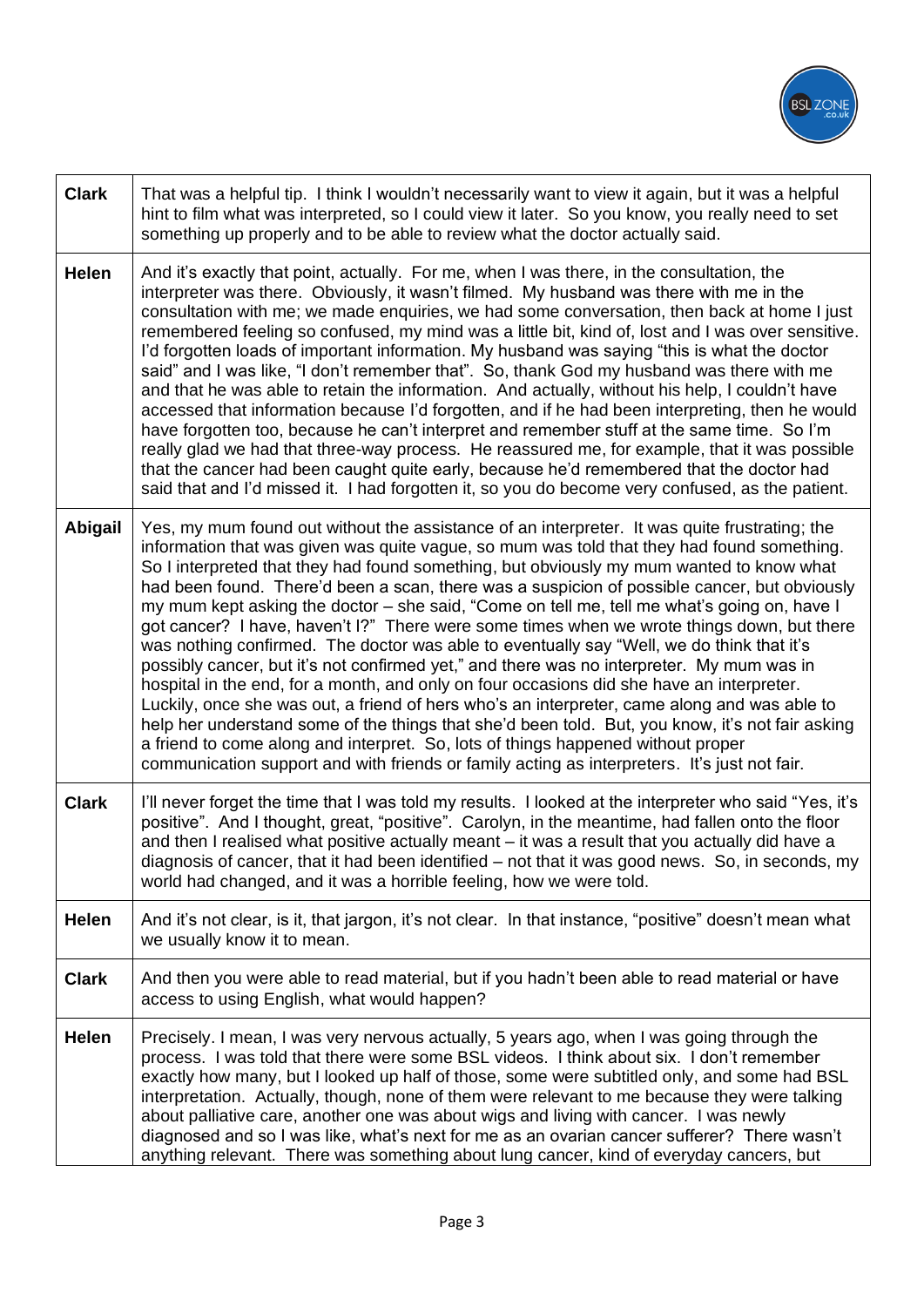

|                | actually if you think about it, there's probably over 200 types of cancer, so I mean, we all have<br>different symptoms, different treatments. So, I wanted something specific to my cancer.                                                                                                                                                                                                                                                                                                                                                                                                                                                                                                                                                                                                                                                                                                                                                                                                                                                                                                                                                                                                                                                                                                                                                                                              |
|----------------|-------------------------------------------------------------------------------------------------------------------------------------------------------------------------------------------------------------------------------------------------------------------------------------------------------------------------------------------------------------------------------------------------------------------------------------------------------------------------------------------------------------------------------------------------------------------------------------------------------------------------------------------------------------------------------------------------------------------------------------------------------------------------------------------------------------------------------------------------------------------------------------------------------------------------------------------------------------------------------------------------------------------------------------------------------------------------------------------------------------------------------------------------------------------------------------------------------------------------------------------------------------------------------------------------------------------------------------------------------------------------------------------|
|                | You're right, you know; without English I probably wouldn't have had access to information. It<br>was only through the literature that I could access the information because I had time to sit<br>down and process it, you know. I could re-visit the information, because actually, in that<br>consultation, it was really overwhelming, you know. Sometimes it was weeks, months later that<br>I was still revisiting that information, so I don't know if DVDs could be constructed, so patients<br>have an opportunity to re-visit that information in BSL?                                                                                                                                                                                                                                                                                                                                                                                                                                                                                                                                                                                                                                                                                                                                                                                                                          |
| <b>Clark</b>   | You need it in BSL to get access to your own language. What about you, Abigail?                                                                                                                                                                                                                                                                                                                                                                                                                                                                                                                                                                                                                                                                                                                                                                                                                                                                                                                                                                                                                                                                                                                                                                                                                                                                                                           |
| <b>Abigail</b> | I didn't get anything, no. My mum had cancer of the kidney and we looked online and<br>obviously you can come across a lot of information online, but in terms of actual support groups<br>and information that you can have a dialogue about, there's really nothing. We found one<br>group in America, which obviously was no good to us. At the time, it was about 8 or 9 years<br>ago, there was really a complete lack of information. Obviously, hearing people have better<br>access to written information, which can be problematic for members of the Deaf community<br>and you can end up feeling quite lost, which is really an unpleasant situation to be in.                                                                                                                                                                                                                                                                                                                                                                                                                                                                                                                                                                                                                                                                                                                |
| <b>Helen</b>   | Well, talking about support groups, there was a local hearing group which I could access for<br>massage treatments, support, but I didn't feel that I could kind of integrate because I was<br>relying on written language and it just wasn't appropriate. I went back and then jacked it in<br>after that. They were all lovely, accepting, warm and supportive people but I just didn't feel part<br>of them. Communication was so important for me and when I got diagnosed a few months<br>later, you know, I decided that I was going to post a video. It was Ovarian Cancer Awareness<br>Day and so I thought I'm going to submit a post on Facebook, just to inform people of my<br>experience in BSL, what it is, what to look for, bloating, the symptoms  there are various. I<br>had links to other websites to help the diagnosis, so I thought I would, you know, disclose that.<br>And then I had a few private messages once I had posted it and one person who contacted me<br>was Emma Boswell, she runs Deaf Cancer UK. I became a member of that group. But still it's<br>tiny, like I'm sure there's more individuals out there and it's not like Macmillan, which is a robust<br>charity, as is Cancer Research UK. Deaf Cancer UK is tiny, run by volunteers. There were only<br>three members of the committee and one passed away recently. I mean, I don't know. |
|                | <b>Abigail</b>   Also, you really want to be in touch with someone who's having the same experience as you,<br>so if one of you has kidney cancer and the other one has breast cancer, the treatment, the<br>journey that you go on is very different. So yes, you can identify with each other for having<br>cancer, but in terms of expressing the detail of your experience within that, it's more difficult.                                                                                                                                                                                                                                                                                                                                                                                                                                                                                                                                                                                                                                                                                                                                                                                                                                                                                                                                                                          |
| Helen          | I mean, I was lucky that both Emma and I had suffered with ovarian cancer so we were able to<br>communicate privately about that experience, so yeah.                                                                                                                                                                                                                                                                                                                                                                                                                                                                                                                                                                                                                                                                                                                                                                                                                                                                                                                                                                                                                                                                                                                                                                                                                                     |
| Abigail        | My mum didn't have that.                                                                                                                                                                                                                                                                                                                                                                                                                                                                                                                                                                                                                                                                                                                                                                                                                                                                                                                                                                                                                                                                                                                                                                                                                                                                                                                                                                  |
| Helen          | It's so different for every individual.                                                                                                                                                                                                                                                                                                                                                                                                                                                                                                                                                                                                                                                                                                                                                                                                                                                                                                                                                                                                                                                                                                                                                                                                                                                                                                                                                   |
| <b>Clark</b>   | Yes, it's very difficult, as well, with the Deaf world being so small that I'm unlikely to find people<br>that had similar experiences or the same experience. I think there's something about the<br>emotions that we had, how fearful we are about what's happening and wanting to know more<br>about what's happening, wanting to know about the cancer, what it means, what the treatment<br>is. And it's different for every individual, so it's very difficult to sort of do a sort of blanket "here                                                                                                                                                                                                                                                                                                                                                                                                                                                                                                                                                                                                                                                                                                                                                                                                                                                                                |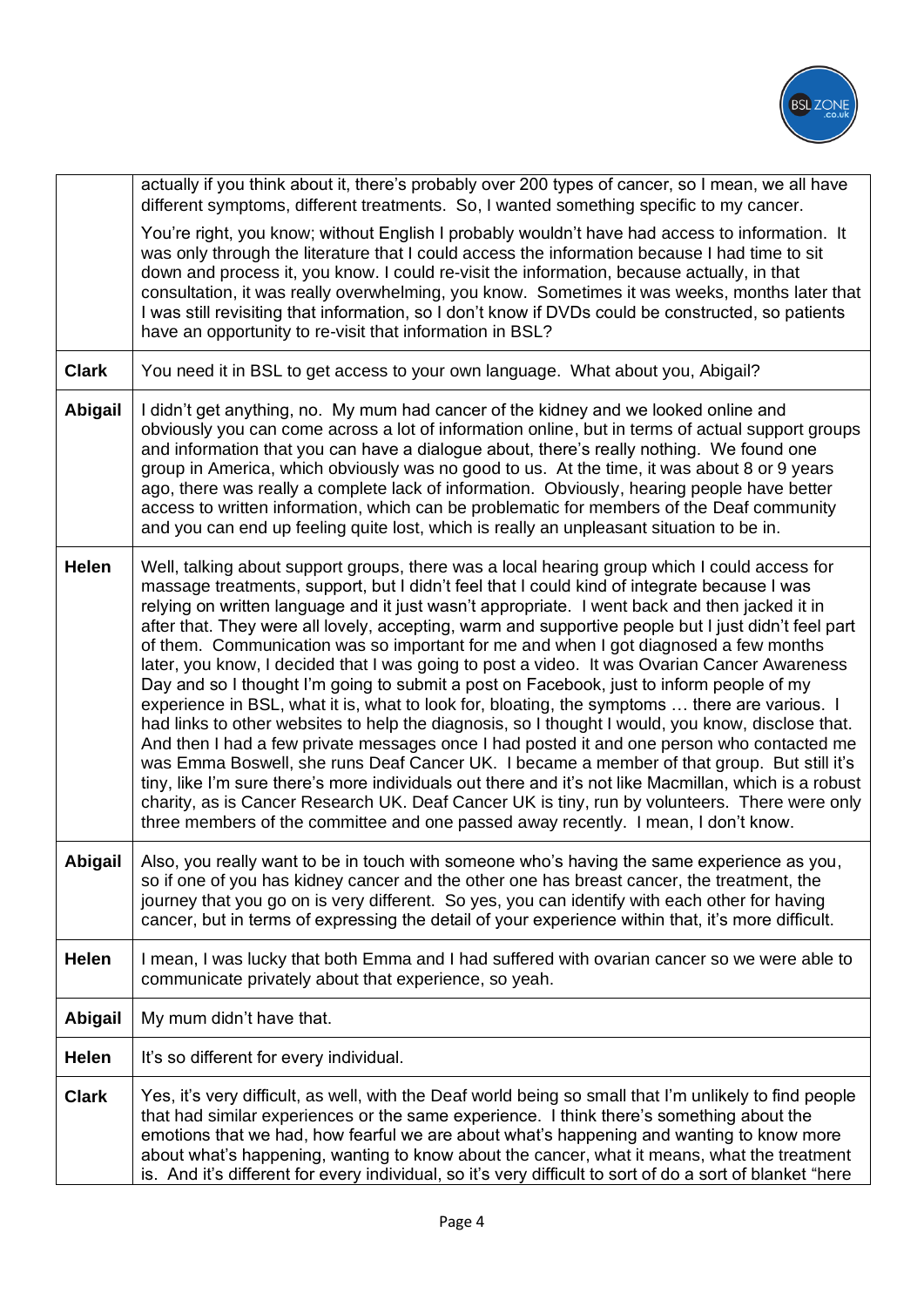

|                | you are, this is what's going to happen to you". Do you think things have improved or, you<br>know, what's been your experience?                                                                                                                                                                                                                                                                                                                                                                                                                                                                                                                                                                                                                                        |
|----------------|-------------------------------------------------------------------------------------------------------------------------------------------------------------------------------------------------------------------------------------------------------------------------------------------------------------------------------------------------------------------------------------------------------------------------------------------------------------------------------------------------------------------------------------------------------------------------------------------------------------------------------------------------------------------------------------------------------------------------------------------------------------------------|
| <b>Helen</b>   | Macmillan's videos have changed recently, there's four new videos that they've posted on their<br>website which are broader, and they cover, you know, about what to do  I haven't watched<br>them in detail, but as an overview they come across as better because they're generalised,<br>they're not specific, not like for lung cancer sufferers etc. I don't think there are any others out<br>there.                                                                                                                                                                                                                                                                                                                                                              |
| <b>Clark</b>   | I think the main cancers are often identified and talked about, the rare ones are not particularly<br>identified or talked about and it's just that that's where the information is lacking. What do you<br>think Abigail? Have things got better?                                                                                                                                                                                                                                                                                                                                                                                                                                                                                                                      |
| <b>Abigail</b> | At the time my mum was going through it, there was very little information, so we just had to get<br>on with it. I think perhaps now there's more information out there, but I still don't think it's good<br>enough. It's not targeted. I'm still left with a lot of questions and I don't think they can all be<br>answered right now.                                                                                                                                                                                                                                                                                                                                                                                                                                |
| <b>Clark</b>   | I think what's important for us is to remember that whilst there's videos, there's information,<br>there's some access, it's all one way. We don't have the opportunity to have a dialogue or to<br>ask questions, or to go to a support group, to go back to the doctor. Our access is one way,<br>but we might need an interpreter for those pieces of access. So, it's difficult, we can't ask.                                                                                                                                                                                                                                                                                                                                                                      |
| <b>Helen</b>   | Also, what is concerning is the ability to share information, you know, so Facebook groups,<br>they're all out there but they're not private, they're, you know, information sharing and<br>sometimes individuals share the wrong information. For example, with smear testing, the test<br>itself can only diagnose cervical cancer. Many individuals thought that that could diagnose<br>cancers within the whole reproductive system but it doesn't, that was mis-information. And this<br>does happen, you know; we share information, but we're also sharing mis-information, so we<br>have to be really sensitive and very, very careful. It's great that the resources are out there,<br>but we have to be conscious that we're sharing the correct information. |
| <b>Clark</b>   | Yes, and also, in my case I remember Googling how to find out about my particular cancer,<br>prostate cancer. My wife was quickly onto Google to find out what was what and she gave me<br>all the information; she printed it out ready for me the next morning to read when I woke up.                                                                                                                                                                                                                                                                                                                                                                                                                                                                                |
| <b>Helen</b>   | I did that.                                                                                                                                                                                                                                                                                                                                                                                                                                                                                                                                                                                                                                                                                                                                                             |
| <b>Clark</b>   | So is the web a good source of information? Again, we come back to needing to go to the<br>doctor, to get the right medical advice.                                                                                                                                                                                                                                                                                                                                                                                                                                                                                                                                                                                                                                     |
| <b>Helen</b>   | Well that day that I got diagnosed, the Macmillan nurse advised me immediately "Don't Google<br>this, ignore it, you'll become more fearful, more upset by the information there".                                                                                                                                                                                                                                                                                                                                                                                                                                                                                                                                                                                      |
|                | People do die from this, you know, so when I was on Facebook at the time, on a news feed<br>they were talking about cancer all the time and I was thinking, "Oh, it could be me, it could be<br>me in a few months' time, I could lose my life". In the end, I had to remove myself from it. I<br>came back to it about two weeks' later, but actually, it can be a really scary place, you know, so<br>where to go to talk about safely or carefully ?                                                                                                                                                                                                                                                                                                                 |
| Abigail        | Yes, it's interesting. My mother had cancer years ago but my grandmother had it again more<br>recently. She's hearing, I'm deaf, so therefore there was no possibility of me requesting an                                                                                                                                                                                                                                                                                                                                                                                                                                                                                                                                                                              |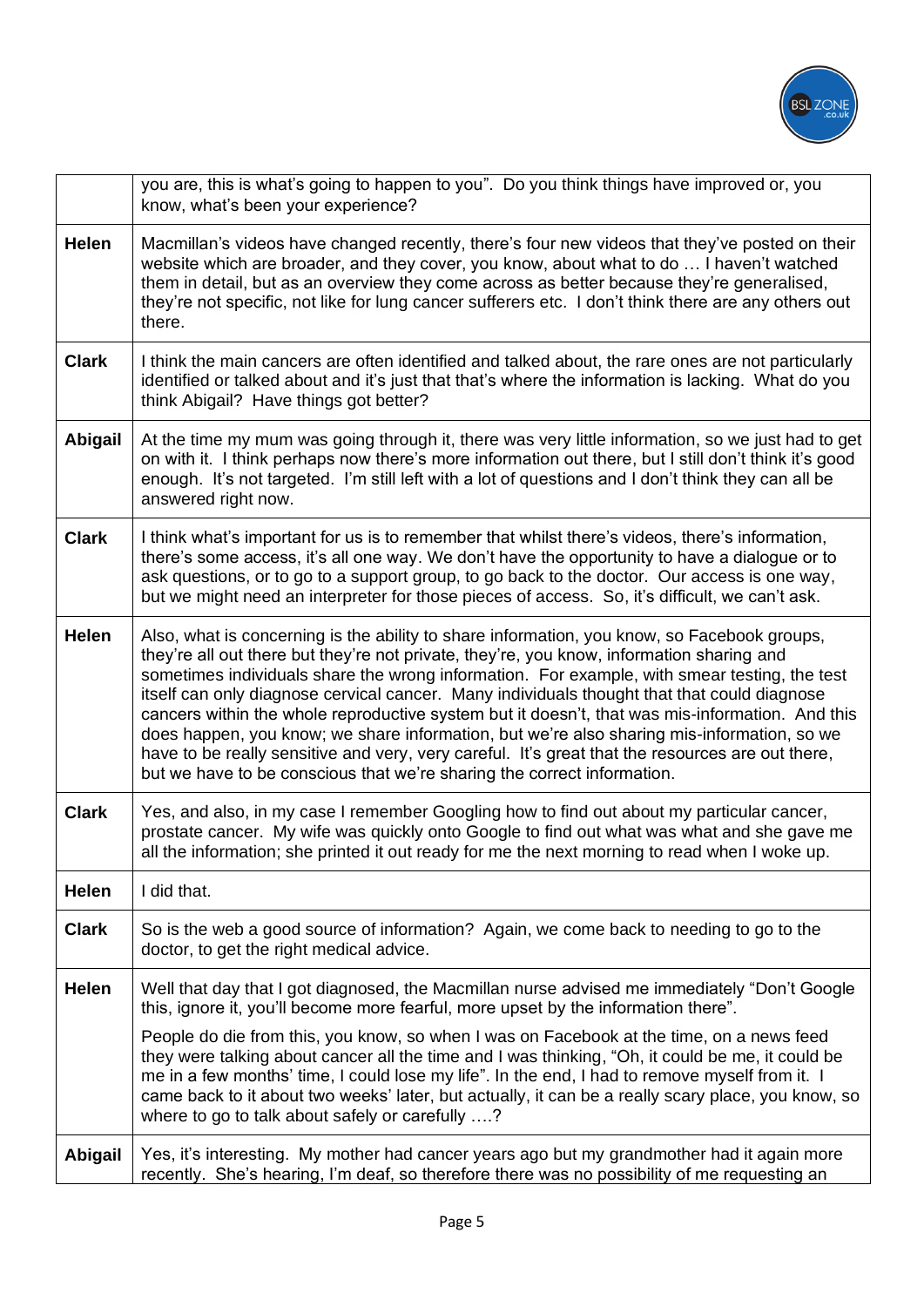

|              | interpreter because I wasn't the patient. So, I felt like I had no other option than to go online to<br>find out the information. That's where most of the information is, but what about getting<br>support from your family and sharing information within your family? If you have a family that's<br>mixed deaf and hearing it seems very difficult.                                                                                                                                                                                                                                                                                                                                                                                                                                                                                                                                                                                                                                                                                           |
|--------------|----------------------------------------------------------------------------------------------------------------------------------------------------------------------------------------------------------------------------------------------------------------------------------------------------------------------------------------------------------------------------------------------------------------------------------------------------------------------------------------------------------------------------------------------------------------------------------------------------------------------------------------------------------------------------------------------------------------------------------------------------------------------------------------------------------------------------------------------------------------------------------------------------------------------------------------------------------------------------------------------------------------------------------------------------|
| <b>Helen</b> | That made me think, actually. My brother, he had done some research online and he looked at<br>the survival rate in people with ovarian cancer and he found out that it was quite low and that<br>made him really, really upset. But then, we learned that this kind of thing is updated regularly,<br>and Macmillan told me that what he'd read was archaic information. Survival rates have<br>improved now and there is more chance of survival. They reassured me about that, but I'd<br>thought that ovarian cancer was one of those "silent killers". It still is, but diagnosis is better<br>now.                                                                                                                                                                                                                                                                                                                                                                                                                                           |
| <b>Clark</b> | I think  I mean, my situation was 18 years ago so that's different, a different era, different<br>pieces of information were available. My daughter did some fund raising which then led to a<br>video being produced because there was nothing available at that time, then after that I think<br>we then started to see a few more BSL videos. But it was up to us, we had to proactive in this<br>and just get on with getting information out likewise, you did a video about ovarian cancer<br>and so on and the support group, well, access to those are very, very difficult. For me, I<br>decided that, well some knew me because I used to go to the Deaf Clubs, you know, there<br>were plenty of those in those days. I used to talk about my experience of prostate cancer, what<br>my journey was, because I was determined to be open about it. Some people aren't or don't<br>wish to be. That's fine, that's private to them. What about your experiences - did you keep<br>them to yourselves or did you want to share them?      |
| <b>Helen</b> | At first I did until I was diagnosed in the March, and then I realised the level of information<br>available and I started to talk about it. We agreed, my husband and I, to do a video; we posted<br>that in the May. And then after we had done that, I realised that it's better to talk, better to talk<br>through this experience. However, it's up to the individual, whatever the individual wishes,<br>there's nothing wrong with what they want. It depends on the person, whether they can cope<br>with the information; some people may be overwhelmed by people constantly asking them<br>about what they're going through.                                                                                                                                                                                                                                                                                                                                                                                                            |
| Abigail      | I think for my mum, she was very open about her kidney cancer and you know, she has a very<br>positive attitude, she's quite upbeat. You know, in some ways we had to tell her to calm down<br>a bit because she was so open about it. My grandmother was quite different though. She<br>knew that she was going to die in this last instance and so she kind of didn't really want to think<br>about that and I just wanted to be there for my grandmother and I didn't want to constantly be<br>sympathising with her and telling her that I was sorry for her. Also, at the same time, I didn't<br>want to feel the sympathy of other people, so for me it was quite a different experience, you<br>know. If someone catches their cancer early, I think perhaps you can be a bit more open about<br>it because you're maybe feeling less emotional, but if someone is in the late stages, then the<br>chances are, people are going to offer you their sympathy and then that can have an emotional<br>effect on the way you deal with things. |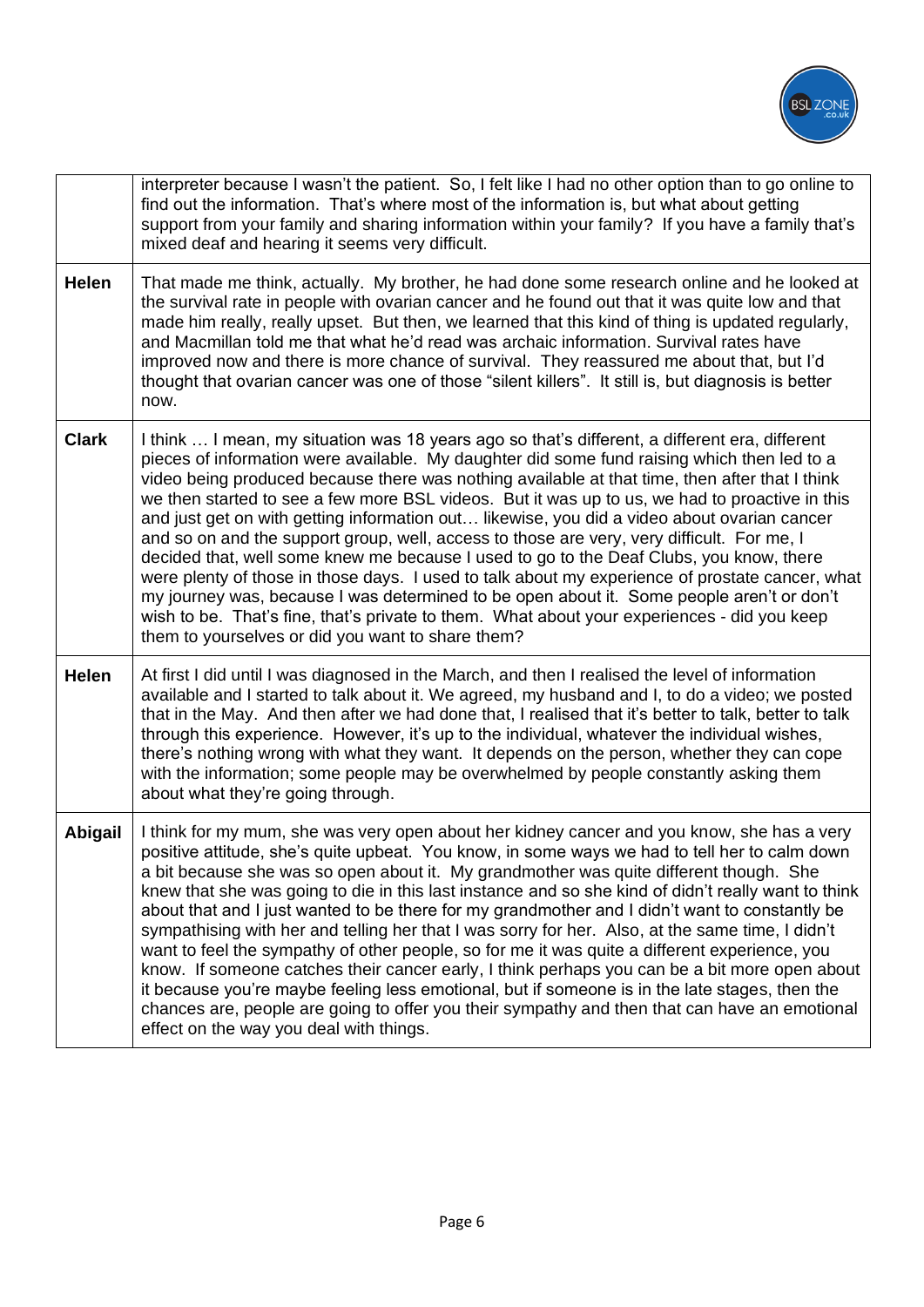

| <b>Clark</b> | Yes, I think in this programme (Hope), the young girl didn't want to talk about her cancer. She<br>didn't want to talk about it with her best friend, with her mother, and it was only much, much<br>later when she started to tell her friends. So, there was quite a delay, whether it was shock,<br>denial or whatever. Maybe she was just trying to find a way of dealing with it and coping with it<br>and your experience reflects that too.<br>There's another thing here which is, if somebody has cancer or knows somebody who has<br>cancer, what advice would you give them, could you give them? I mean, there are people out<br>there who are concerned, worried, maybe going through this experience by themselves.                                                                                                                                                                                                                                                                                                                                 |
|--------------|-------------------------------------------------------------------------------------------------------------------------------------------------------------------------------------------------------------------------------------------------------------------------------------------------------------------------------------------------------------------------------------------------------------------------------------------------------------------------------------------------------------------------------------------------------------------------------------------------------------------------------------------------------------------------------------------------------------------------------------------------------------------------------------------------------------------------------------------------------------------------------------------------------------------------------------------------------------------------------------------------------------------------------------------------------------------|
| <b>Helen</b> | No-one approached me asking if I thought they had cancer. They only contacted me when<br>they had also been diagnosed with cancer or had gone through the experience. And when<br>that's happened, I've been able to signpost them, perhaps to groups on Facebook. A few have<br>joined, but really it's up to the individual if they want to get involved.                                                                                                                                                                                                                                                                                                                                                                                                                                                                                                                                                                                                                                                                                                       |
|              | Actually, at the same time that I was going through cancer my best friend was going through<br>the same process, but she didn't want to be involved with a group, she didn't want to disclose<br>her experience, she wanted to keep it private. When she was well, in fact, she got involved<br>afterwards. So people do approach me, but there's not been many. One person who did want<br>to disclose her experiences publicly asked me whether she thought it was a good idea and I<br>told her, "It's up to you, it will be overwhelming". But it's a decision she had to make herself and<br>she did and she went ahead with it. I congratulate her for that.                                                                                                                                                                                                                                                                                                                                                                                                |
| Abigail      | There are different situations, I think, in hospital situations. You absolutely need to have a sign<br>language interpreter assisting you. It's just so important to get full information and we need to<br>lobby for that and make sure that that happens. It's also for the family members too, because<br>you don't want to struggle with the burden of cancer and the burden of communication at the<br>same time. And in terms of friends and family, I think what you need to do is rely on your<br>friends. In my family, my brother got very angry at the medical professionals, at the system.<br>With my grandmother, I was really very affected by that and I needed support and I really<br>appreciated the support that I got from friends and family. I think it's important to say that you<br>should rely on your friends and family. That's not to say you should tell the world about the<br>experience you're having, but accept help from some people, and the attitudes that you come<br>across are really important and can have an effect. |
| Helen        | I knew one individual who just suffered in silence, actually, and I was working with them. I think<br>people have different preferences; some people want to go alone through their experience and<br>some people want to share it, you know; whatever works for them. But those people who<br>identify as lonely, we need to encourage and support them to engage.                                                                                                                                                                                                                                                                                                                                                                                                                                                                                                                                                                                                                                                                                               |
| <b>Clark</b> | You really have to respect people's wishes in this regard and also there have been<br>programmes in the past, some of which you may know of, that have been made about people<br>who were facing cancer and were about to die from it. There was one in particular on Mal<br>Crooks; there was a programme about his life and also another one about Ben Steiner. I think<br>this programme, Hope, has helped us to maybe just, you know, find out more, to look out for<br>these signposts, to ask and so on. But right now, let's see if we've got any questions from our<br>audience.                                                                                                                                                                                                                                                                                                                                                                                                                                                                          |
|              | So we have a question from Lisa Swain: Did you get support from Macmillan nurses yourself?                                                                                                                                                                                                                                                                                                                                                                                                                                                                                                                                                                                                                                                                                                                                                                                                                                                                                                                                                                        |
| Helen        | I did.                                                                                                                                                                                                                                                                                                                                                                                                                                                                                                                                                                                                                                                                                                                                                                                                                                                                                                                                                                                                                                                            |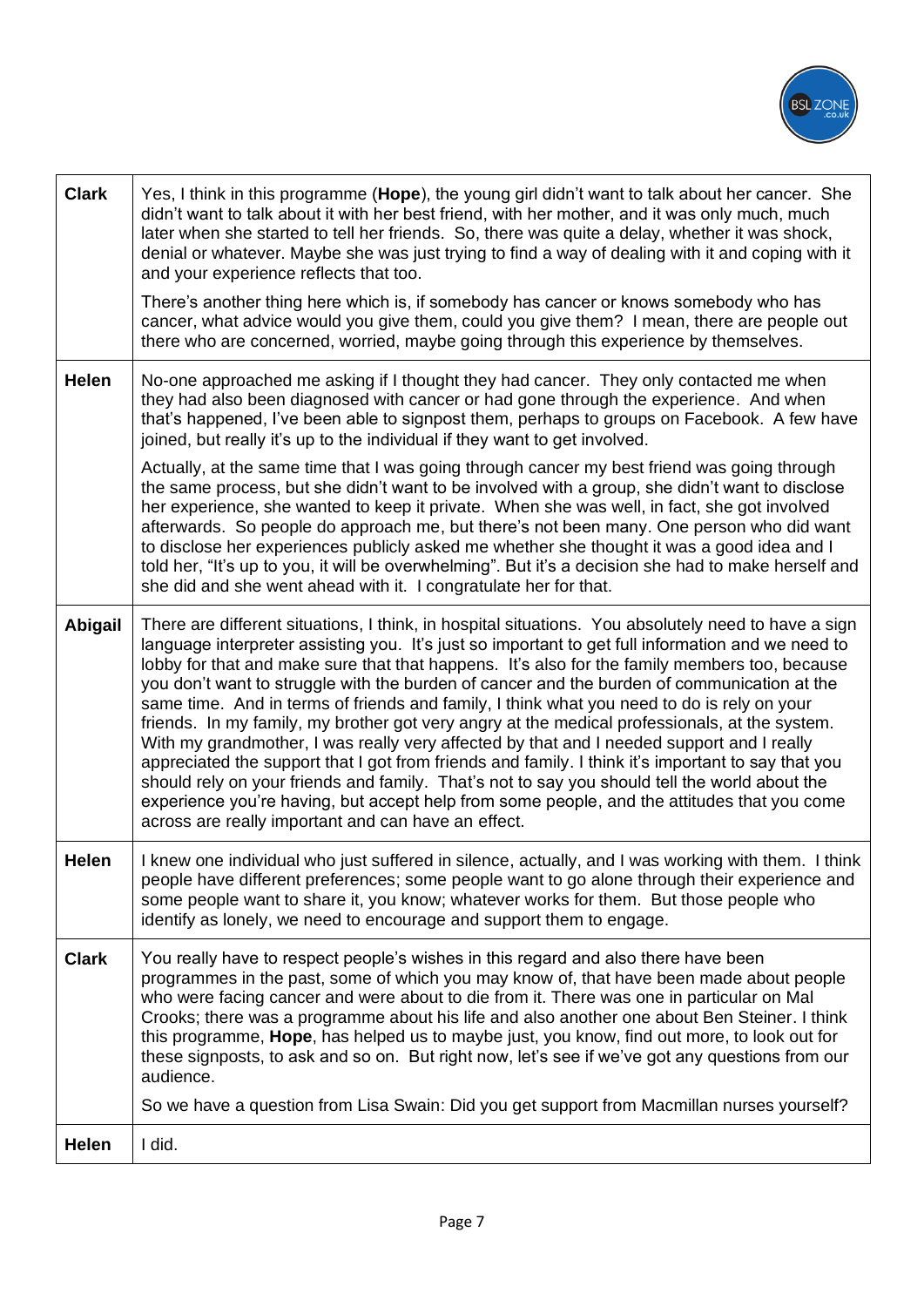

| Abigail        | My mother didn't, no. There was no information. From start to finish, absolutely nothing. The<br>hospital service was very poor. People would speak above my mother's head, they were not<br>booking interpreters. As I said, there were only interpreters before and after surgery and really,<br>that was it. So my mum was left with very little. My grandmother had support from Macmillan<br>and they were a big help. My grandmother was partially hearing, just hard of hearing, and so<br>she was able to access that.                                                                                                                                                                                                                                                                                                                                                                                                                             |
|----------------|------------------------------------------------------------------------------------------------------------------------------------------------------------------------------------------------------------------------------------------------------------------------------------------------------------------------------------------------------------------------------------------------------------------------------------------------------------------------------------------------------------------------------------------------------------------------------------------------------------------------------------------------------------------------------------------------------------------------------------------------------------------------------------------------------------------------------------------------------------------------------------------------------------------------------------------------------------|
| Helen          | So when I was diagnosed, the nurse was already there with an information pack, her name<br>was Kate. She gave me her direct email so if I had any concerns I could email her directly at<br>any time. So having that support, and then after a year of treatment I still was speaking to her<br>because I had to go back every 3 months and then 6 months and so on - I was finally<br>discharged last year. And luckily for me I'm in remission, but she's always said to me, this is an<br>ongoing thing, so if I have any questions, I'm to get in touch. It doesn't matter if I'm poorly,<br>whatever the reason. She also told me that the NHS have three levels of referral; normal,<br>urgent and cancer urgent and I'm permanently down as being cancer urgent, even though I've<br>been discharged. So, that's the case, no matter the circumstances, because who knows what<br>could happen to me in the future. I thought that's a great thing. |
| <b>Abigail</b> | I wasn't aware of that, what you just said, neither was my mum. That's interesting.                                                                                                                                                                                                                                                                                                                                                                                                                                                                                                                                                                                                                                                                                                                                                                                                                                                                        |
| <b>Clark</b>   | That's interesting, you may also remember Jane Beech from Nottingham, she went through a<br>very difficult time, she had no support. When she died, her friends were determined to avoid<br>that happening for anybody else and in Nottingham they have a Deaf Macmillan group, as it<br>were, where they train people and support people who are going through cancer. So I think<br>that's a really good example that we could maybe follow and adopt elsewhere and use that to<br>support deaf people who have cancer. So I think there's better awareness now and things<br>have got better.                                                                                                                                                                                                                                                                                                                                                           |
| Abigail        | Helen, you spoke about different stages, 3, 6 months and a year and then being in remission.<br>For my mum it took 7 years to get to that point. Because of the problems getting<br>communication access, having no sign language interpreters, altogether my mum was seen for<br>7 years before she was finally told that she was cancer free.                                                                                                                                                                                                                                                                                                                                                                                                                                                                                                                                                                                                            |
| <b>Clark</b>   | Right, we have another question, and it's from Vicky Matthews who is asking Helen: Would you<br>have liked all the information given to you at the one time or phased out over a number of<br>weeks?                                                                                                                                                                                                                                                                                                                                                                                                                                                                                                                                                                                                                                                                                                                                                       |
| Helen          | I wanted all the information immediately, but unfortunately you couldn't get that until you had<br>your results confirmed. Once the results are confirmed then you are given the information.<br>You know, I mean, when I had the operation and the mass was removed, the investigations<br>were conducted and it was confirmed that I was Stage 1 10 days later and I was also told that I<br>had to have a further operation because of the risk of the cancer spreading. I had to have the<br>lymph nodes checked, which was an excessive operation.                                                                                                                                                                                                                                                                                                                                                                                                    |
|                | Ultimately, all of my reproduction system was removed but nothing had spread, there was no<br>evidence of the cancer spreading, and then at that point they diagnose which stage you're at.<br>So for me it hasn't spread. If it's spread, then obviously you go in stages, 2, 3 or 4, but actually<br>when they removed the mass it had split, so that's why it was a Stage 1C and so therefore I<br>had to have chemotherapy consequently. I had to be sure to remove the risk of it spreading<br>any further. But they couldn't tell me upon removal straight away; I had to wait 2 or 3 weeks<br>after that to find out whether or not my cancer had spread.                                                                                                                                                                                                                                                                                           |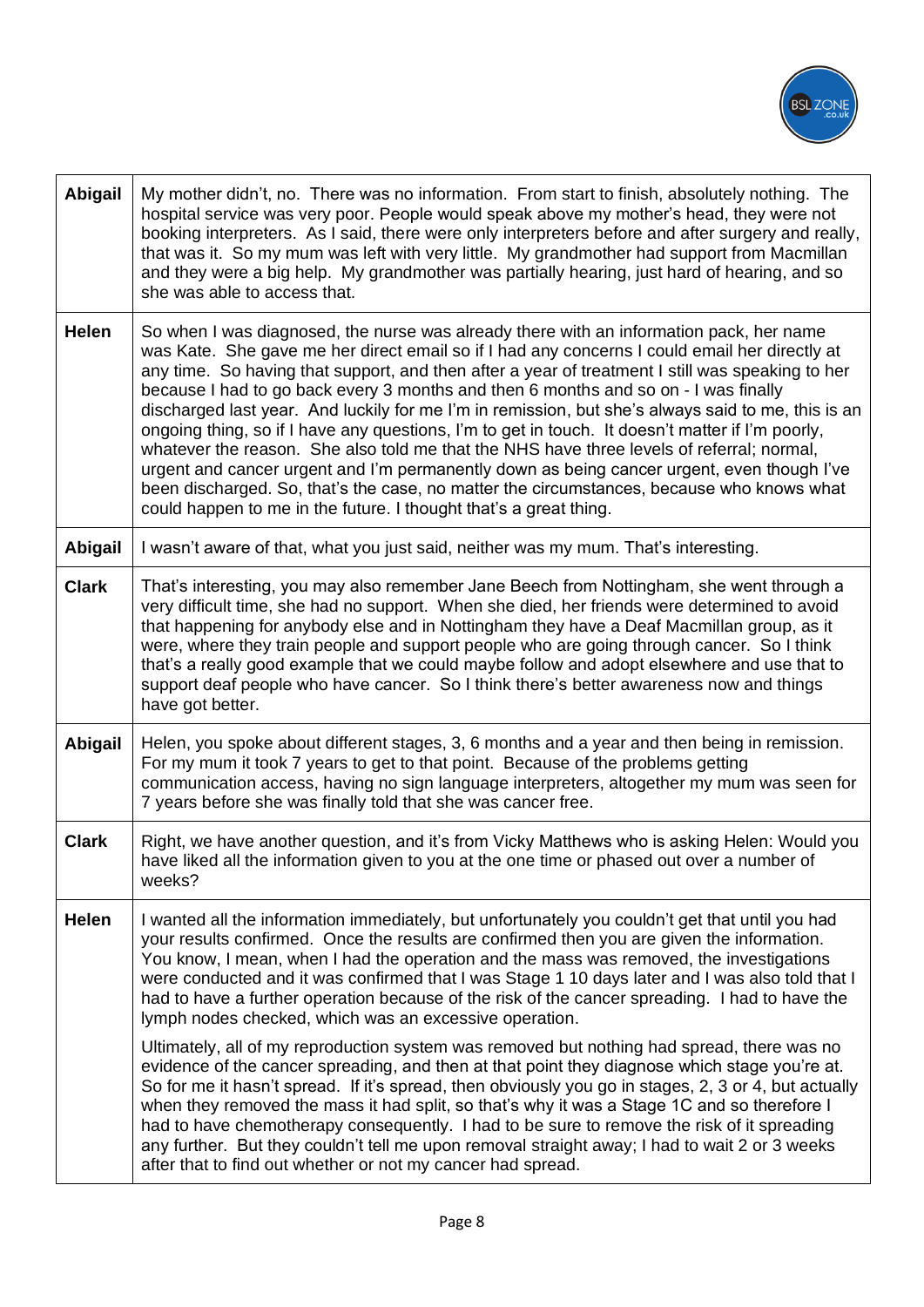

|              | And of course, I had a second operation, and it was two months altogether before I got an<br>official diagnosis. That was 1C and I was relieved. I was told I had cancer on March 10 <sup>th</sup> , I<br>remember the dates, but I didn't know what stage I was at until May 9 <sup>th</sup> . Two months later.<br>After that I had treatment, treatment finished in November, it was a total of a 5-year process.                                                                                                                        |
|--------------|---------------------------------------------------------------------------------------------------------------------------------------------------------------------------------------------------------------------------------------------------------------------------------------------------------------------------------------------------------------------------------------------------------------------------------------------------------------------------------------------------------------------------------------------|
| <b>Clark</b> | In my case, I think  well, we're talking about diagnosis, that's a really important time isn't it?<br>Too early, too late, whatever, and obviously the earlier you're diagnosed, the better chance you<br>have, but if it's too late, your treatment may be quite limited or whatever.                                                                                                                                                                                                                                                      |
| <b>Helen</b> | I mean, for me, I had no symptoms whatsoever, no indication that I had cancer. It wasn't until I<br>went to the gynae department to investigate my reproductive health; it was that that caused my<br>diagnosis. I was really lucky that I had that intervention and actually many people don't get<br>diagnosed until Stage 3 or Stage 2 because that's when the symptoms develop.                                                                                                                                                         |
| <b>Clark</b> | And it's the same with this programme, <b>Hope</b> , within that programme I can remember the girl<br>saying "I should have told my mum I had pains in my tummy, I should have told her before",<br>she kind of ignored it. I was the same. It was my wife who said "You've got to go to the<br>doctor". If she hadn't nagged me, in the nicest possible way, who knows, who knows what<br>would have happened. So, you know, sometimes it's actually you thinking about maybe you've<br>got something wrong, or it's your family.          |
| Abigail      | Yeah, my mum and nan were actually both diagnosed because of other illnesses. Mum was<br>having digestive issues and then was taken to hospital and scanned and this mass was found<br>in a scan. So if that hadn't happened, it wouldn't have been found. And same with my<br>grandmother. She was having problems in her chest and further down her body, so she went<br>for tests, but was actually was suspecting other illnesses, and the cancer was found through<br>that. She didn't have symptoms in relation to the cancer itself. |
|              | So, when I supported my mum, I'd rather have had the full amount of information; that then<br>enables you to find out what might be to come, and therefore, you're more able to support that<br>family member, you can help them understand what to expect and offer all the support that<br>they need.                                                                                                                                                                                                                                     |
| Helen        | At that time, it's like I say, symptoms, I didn't have any, but after it was finished, I got into a<br>forum, an ovarian cancer forum, and there they were talking about different diagnosis<br>experiences, and somebody mentioned that they had heartburn and actually that is a<br>subsequent symptom because of all the pressures on the lower body. And after she was<br>treated the heartburn disappeared.                                                                                                                            |
| <b>Clark</b> | I think you know how men are in terms of going to the doctors' - we don't like to do that, we will<br>ignore things! So please, audience, do go to the doctor. If my wife hadn't nagged me to go to<br>the doctor, who knows, so I think it's the same for everybody, your family, your friends,<br>whatever, let people know. If something feels not quite right in your body, do go.                                                                                                                                                      |
|              | Now I know that there is some screening that can happen and you can sort of check things out,<br>but anyway, I knew that from the test that there was something not right. I was going to the<br>toilet a lot. Little things like that.                                                                                                                                                                                                                                                                                                     |
|              | We have another question in this regard, actually, and it's from Claire who's asking: What are<br>your thoughts about screening tests for various cancers, like breast cancer? The checks that<br>you have, the mammograms, you know, smear tests and so on, different checks for prostate<br>cancer and bowel cancer. When you're 60, you send off samples of your stools to be tested.                                                                                                                                                    |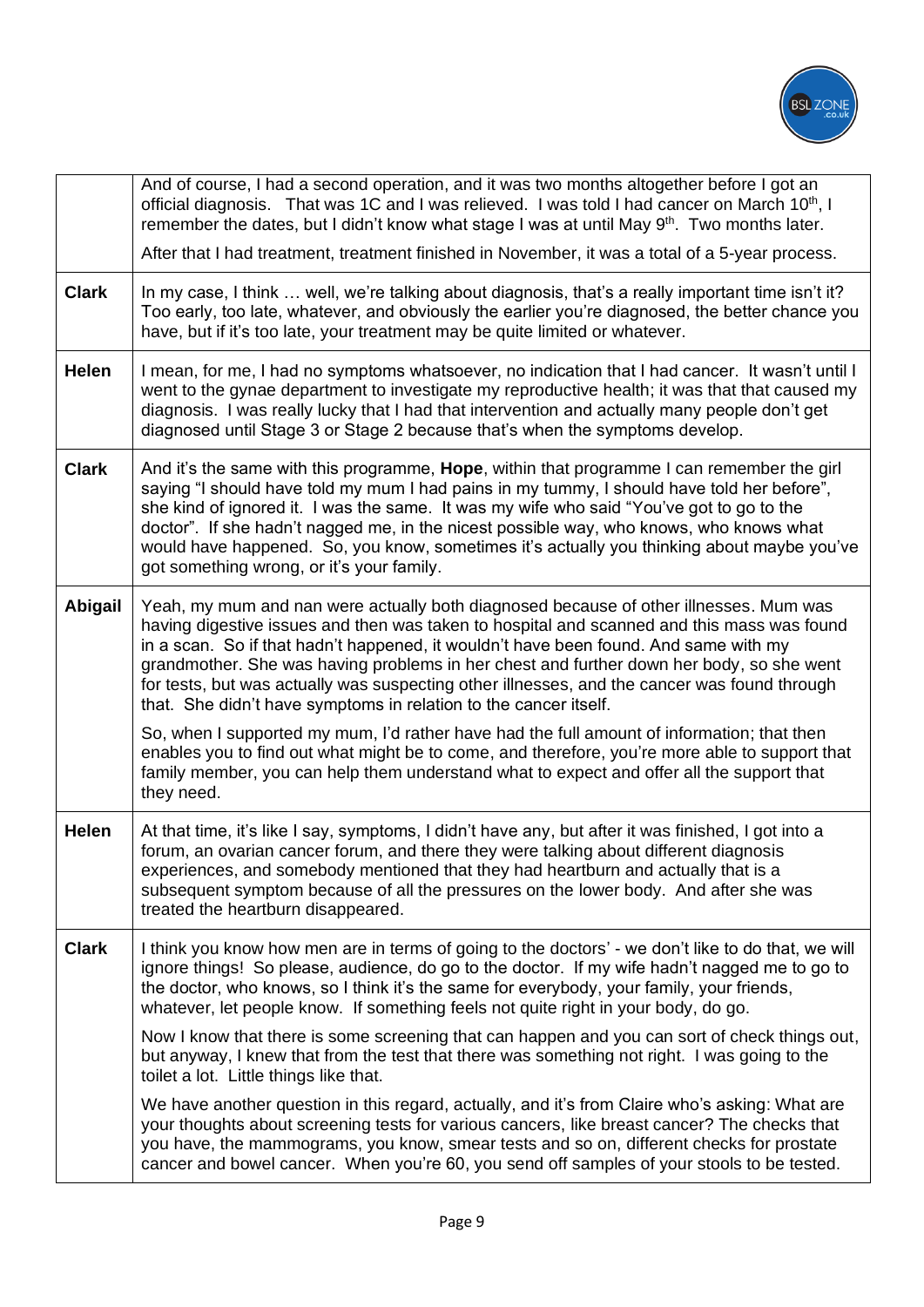

| <b>Helen</b>   | Sometimes you can't tell, though. With ovarian cancer you can't actually do that. Diagnosis<br>can only be achieved upon removal of the mass, so there's no pre-checks that can be done to<br>identify it. I think there's a C125 blood test but even that isn't accurate. It can be affected by a<br>genetic malfunction actually, so mine was very low and I thought I didn't have cancer, but then,<br>actually I did. Or some people have high C125 levels. For 80% of women, the C125 test works<br>well, but I'm in the 20% that it doesn't work for. |
|----------------|-------------------------------------------------------------------------------------------------------------------------------------------------------------------------------------------------------------------------------------------------------------------------------------------------------------------------------------------------------------------------------------------------------------------------------------------------------------------------------------------------------------------------------------------------------------|
| <b>Clark</b>   | Yes, I mean with me, it was the PSA test and I was found to have a high reading but, you<br>know, it's very difficult and it doesn't work for some men, so you've got to have more tests, you<br>can't just go by that one test.                                                                                                                                                                                                                                                                                                                            |
| <b>Helen</b>   | And of course, Cancer Research UK, they are improving research all the time. If that<br>information is accessed with BSL users I don't know. So, for example, smear tests only<br>diagnose for cervical cancer, not ovarian cancer, so we need to get that message out there and<br>some people who have bowel cancer, it's not just one bowel cancer, there are several types.<br>The same with ovarian cancer, there are several types. It depends whether it affects the inside<br>or outside of the ovaries, so there are various causes.               |
| <b>Abigail</b> | I wonder about teaching children actually, school age children; you know, boys should learn<br>about the different tests that you can have. Girls should learn how to check themselves. That<br>kind of information needs to be improved. Also the genetic coding as well, people need to<br>understand more about that. And if there's not much information out there, people don't realise<br>the need for that information.                                                                                                                              |
| Helen          | The problem with cancer is that people who think they might have it are too frightened to go<br>and get it checked out. But they must go. They need to be able to explain the details of the<br>symptoms. If they're suffering from something, they should go. Things can turn very quickly<br>and have a detrimental effect on your life. I think, you know, you know you have better<br>chances in terms of treatment, your choices of treatment can be broader. The longer you leave<br>it, the more detrimental it will become.                         |
| <b>Clark</b>   | Well actually, it's been a really fascinating conversation and I'm very, very grateful for your<br>personal experiences and contribution.<br>Please do watch Hope. It's available online on the BSL Zone. Do watch it or look at it through<br>our BSL Zone app on your phone. [TRAILER IS SHOWN]                                                                                                                                                                                                                                                           |
| <b>Clark</b>   | So that was a bit of the trailer there that we saw of the programme.<br>We have another question which is from Lisa Swain again, asking whether you or your family,<br>Abigail, were offered any counselling?                                                                                                                                                                                                                                                                                                                                               |
| <b>Helen</b>   | I didn't have counselling. I know friends, my family, sisters, I mean I used them really to talk to.<br>My family were a great support, my family, my friends, my husband, they were all fantastic. My<br>close friends. I mean, a few people, they travelled far to come and visit me. I had one<br>particular individual who was in my life who was also visiting me all the time in hospital. I have<br>to say they were all fantastic. But private counselling? No.                                                                                     |
| Abigail        | No, my mother didn't get anything and that was 8 years ago. I think perhaps counselling<br>services have improved in that time, but certainly then there was nothing. There are still<br>barriers though, even today.                                                                                                                                                                                                                                                                                                                                       |